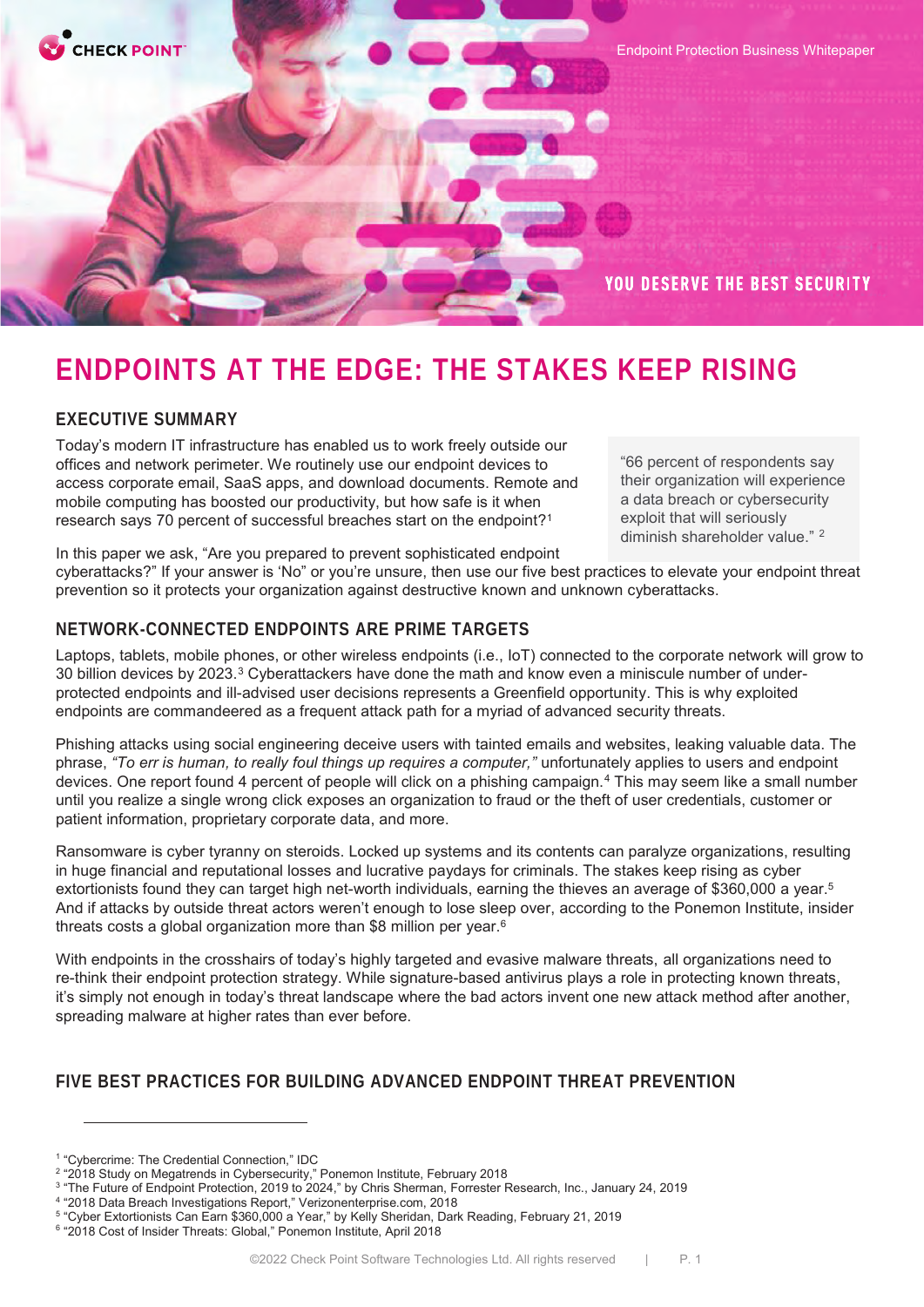The graphic below identifies five principles you should apply when building strong endpoint security.



*Figure 1. Five best practices to elevate endpoint security*

#### **1. Reduce the attack surface**

A common approach in information security is to reduce the attack surface. For endpoints, you need to take full control of peripherals, applications, network traffic, and your data. You need to encrypt data in motion, at rest, and when it's in use. It's also important to make sure you enforce your corporate policies to achieve endpoint security compliance.

Check Point's SandBlast Agent offers the following capabilities to help reduce your attack surface:

- Security controls such as Port Protection, Endpoint Firewall, and Application Control.
- Encryption including IPSec and SSL VPNs, Full Disk Encryption, Media Encryption, and Document Security
- Policy enforcement with Endpoint Compliance

"Check Point SandBlast Zero-Day Protection was on a level by itself. Check Point was one of the only companies that could do Threat Emulation and Threat **Extraction** 

- —and they were the best."
- *– Russell Walker, Chief Technical Officer, Mississippi Secretary of State*

## **2. Prevent before it runs**

The next practice is to first block known attacks by using endpoint anti-malware and reputation, and then prevent unknown attacks. Pre-execution static and dynamic analysis are recommended to provide on- and off-machine inspections. To thwart various exploits, use anti-exploit technology to prevent drive-by attacks and protect your applications. Finally, you can inhibit user mistakes by implementing zero-phishing technology that blocks phishing sites, prevents credential re-use, and detects compromised passwords.

SandBlast Agent offers the following prevention capabilities:

- Block unknown attacks with Endpoint Anti-Malware and Reputation
- Prevent unknown attacks with Pre-Execution Static and Dynamic Analysis
- Thwart exploits with Anti-Exploit
- Inhibit user mistakes with Zero-Phishing
- Prevent zero-days with Threat Emulation and Threat Extraction

#### **3. Runtime protection**

Anti-ransomware technology allows you to detect signs of ransomware and uncover running mutations of known and unknown malware families by using behavioral analysis and generic rules. This can help you expose file-less attacks that use scripts and cannot be detected by signatures.

SandBlast Agent includes the following runtime protection capabilities:

- Detect ransomware activities with Anti-Ransomware
- Uncover running mutations of known malware with Behavioral Guard: Malware Families
- Discover unknown malware behaviors with Behavioral Guard: Generic Rules
- Expose file-less attacks with Behavioral Guard: File-less Malware

"The anti-ransomware blade is an amazing piece of technology. Not only does it protect you from ransomware but it doesn't rely on signatures to do it. That means that even if you lose your internet connection you are still protected from unknown variants."

*– Russell Walker, Chief Technical Officer, Mississippi Secretary of State*

**4. Contain and remediate**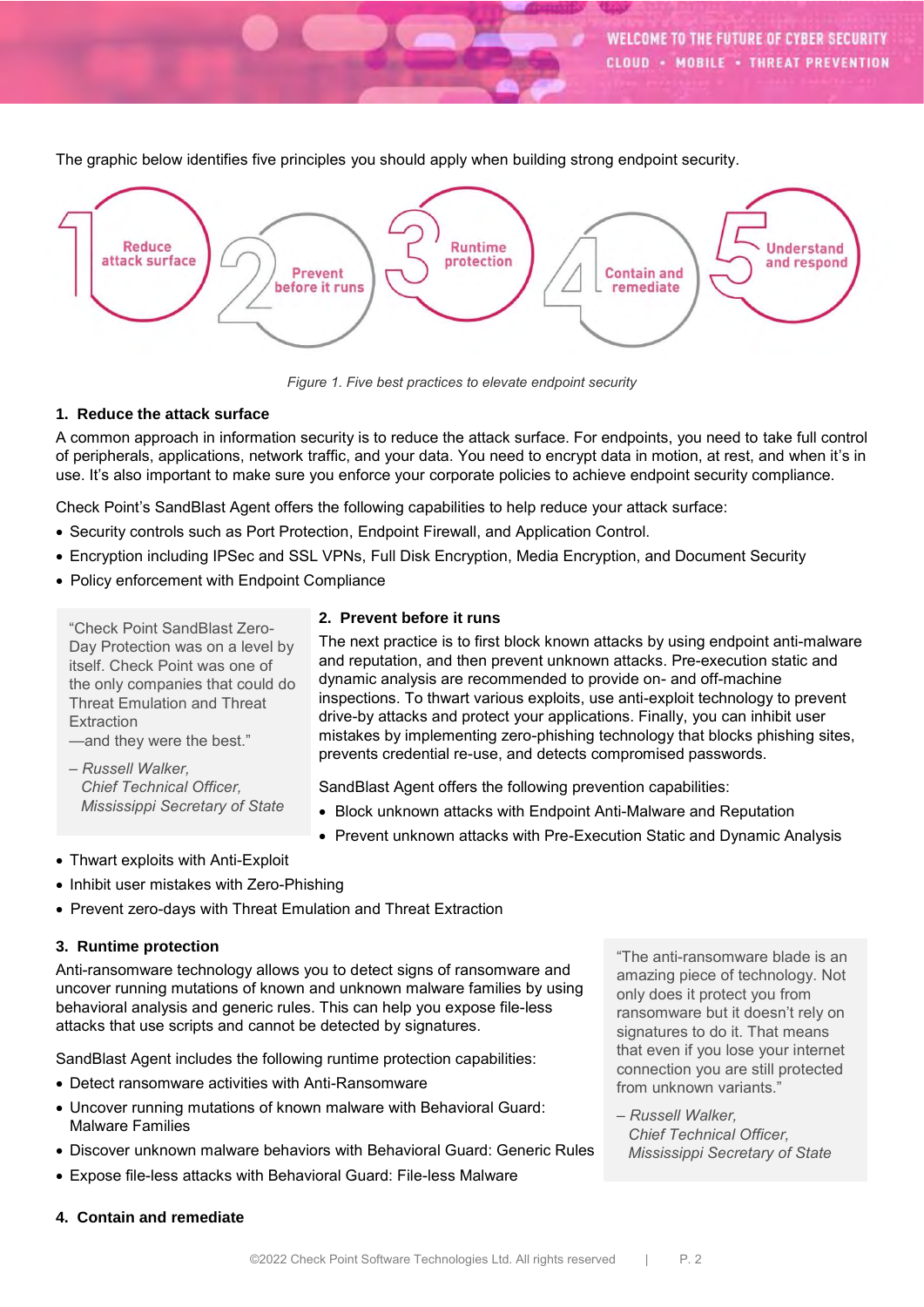Contain attacks and control damages by detecting and blocking command and control traffic and prevent the lateral movement of malware by isolating infected machines. You can then remediate and sterilize your environment by restoring encrypted files, quarantining files, kill processes, and sterilizing the full attack chain.

SandBlast Agent offers capabilities to contain attacks and control damage to an organization:

- Detect and block C&C traffic with Anti-Bot
- Prevent lateral movements by isolating infected machines with Endpoint Firewall

SandBlast Agent remediates and sterilizes environments using these capabilities:

- Restore encrypted files with Anti-Ransomware
- Quarantine files, kill processes, sterilize full attack chain with Forensics-based attack remediation

### **5. Understand and respond**

The final principle is to know you must quickly triage events, understand the full nature of the attack, and immunize other surfaces by sharing Indicator of Compromise (IoC) and Indicator of Attack (IoA) information.

SandBlast Agent helps your organization understand threats and make right responses using:

- Accurate attack status (Active, Dormant, Clean, Blocked) provides quick and efficient triage and event handling
- Understand full attack details with Automated Forensics Reports
- Auto-immunization of other attack surfaces (Network, Cloud, Mobile) with ThreatCloud-based intelligence sharing
- Active threat hunting with Push Operations lets you proactively and retroactively search for observed IOCs, generate forensics reports, and remediate attacks

# **SANDBLAST AGENT: COMPLETE ENDPOINT SECURITY TO MINIMIZE RISK**

SandBlast Agent is Check Point's threat prevention and response solution, providing protection to endpoints and web browsers. It leverages our industry-leading network protections, delivering complete, real-time threat prevention and remediation across all malware threat vectors. With SandBlast Agent, your users work safely no matter where they are, and without compromising their productivity.

SandBlast Agent has been built according to three design principles:

#### **1. Innovative threat prevention technologies**

- Works across all cyber kill-chain phases: reconnaissance, weaponization, delivery, exploitation, installation, command & control, and action
- Utilizes static, dynamic and behavioral detection and prevention technologies, some using advanced artificial intelligence and machine learning technologies
- Provides high security efficacy and prevention accuracy with highest catch rates and lowest false positives

## **2. Insightful visibility, detection, and response capabilities**

- Assures continuous collection of comprehensive and complete row forensics data
- Uses advanced automatic forensics data analysis algorithms to create detailed, yet easy to consume insightful event forensics reports, triggered by endpoint, network or third-party detections
- Employs full attack remediation capabilities including encrypted file restoration, full attack chain sterilization, and machine isolation

#### **3. Complete endpoint security solution**

- Elevates threat prevention with a robust solution, consolidating multiple endpoint security functions, agents, and consoles to a single agent managed through a single console
- Offers flexible and scalable management (cloud service or on-premise) and wide platform support
- Integrated into the Check Point Infinity to get maximum prevention across all attack surfaces, shared intelligence, and a single point of management

"Since we deployed SandBlast Agent, we have not had a single advanced malware or ransomware incident."

*– Joe Honnold, IT Manager of Network Services, Starkey Hearing Technologies*